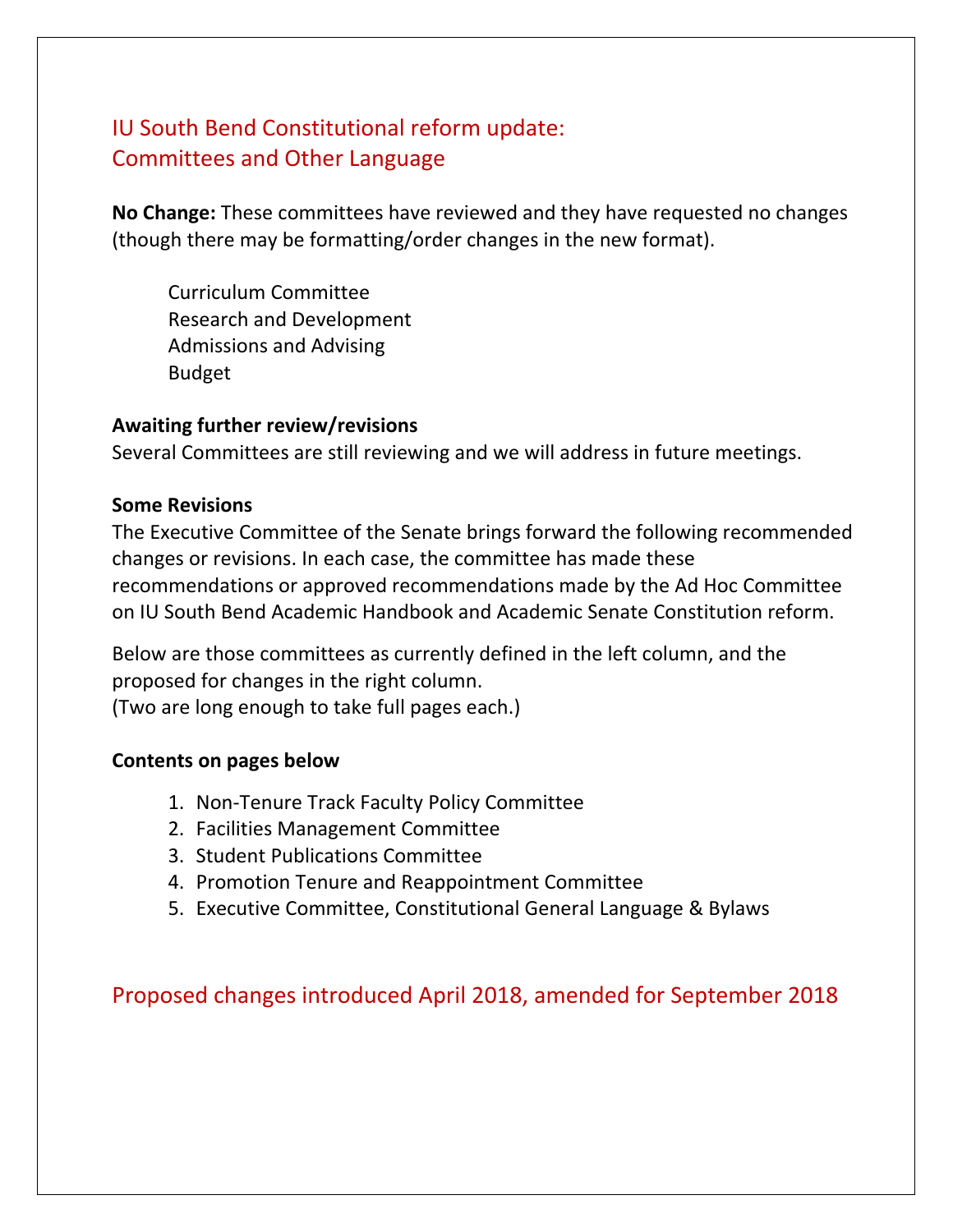## **Non-Tenure Track Faculty Policy Committee (3/2000)**

The Non-Tenure Track Faculty Policy Committee's main functions will be:

1. to monitor the execution of campus policies relating to NTTF

2. to recommend ways to improve and regularize the employment of NTTF in all units on campus; and

3. to provide an annual report concerning the employment of NTTF to the President of IU, Co-Secretaries of the University Faculty Council, Chancellor of IU South Bend and IU South Bend Academic Senate.

The membership of the committee shall include both tenure-track and non-tenure track faculty in equal numbers. The chair of the committee shall be a member of the IU South Bend Academic Senate.

Non-tenure track faculty who are not members of the Senate but who were officially appointed to the committee shall have full voting rights.

## **The Non-Tenure Track Faculty Policy Committee**

**(3/2000; revised 2018)**

## **Charge:**

The Committee's s main functions will be: 1. to monitor the execution of campus policies relating to NTTF;

2. to recommend ways to improve and regularize the employment of NTTF in all units on campus.

3. to provide an annual report to the IU South Bend Academic Senate.

## **Membership and Terms:**

The Committee shall be comprised of six to eight faculty members including both tenuretrack and non-tenure track faculty in equal or nearly equal numbers. The membership, as much as possible, should be representative of the faculty from the various colleges, schools, and the library. These faculty members will serve two-year overlapping terms with approximately one-half of the memberships lapsing each year.

The chair of the committee shall be a member of the IU South Bend Academic Senate.

Non-tenure track faculty who are not members of the Senate but who were officially appointed to the committee shall have full voting rights.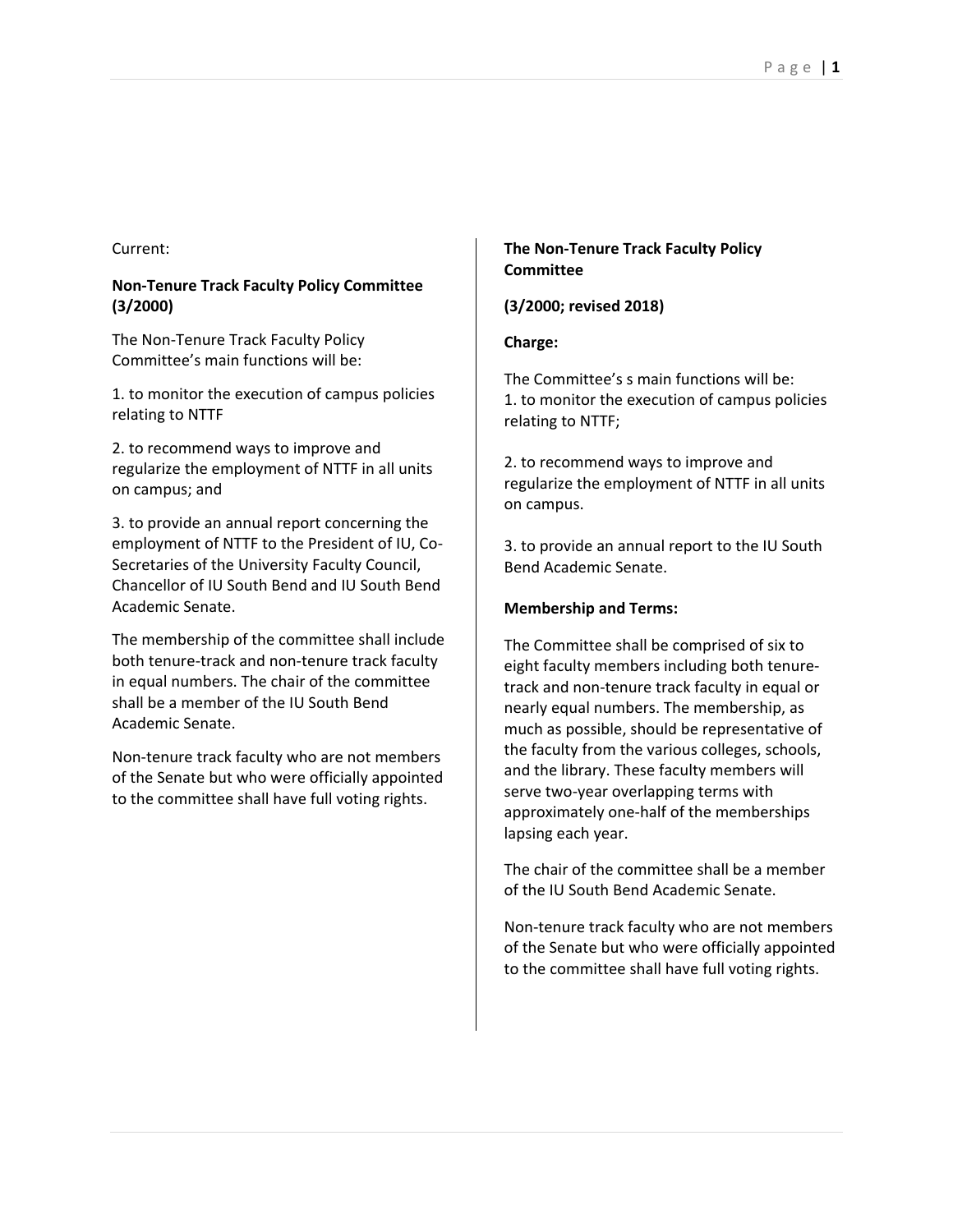## **The Committee on Facilities Management** (5/1998)

## **Charge**:

The Committee on Facilities Management shall be concerned with matters pertaining to the utilization, modification, and expansion of campus facilities (5/1998). The Committee regularly reviews the campus master plan and its implementation. The Committee shall bring faculty and staff concerns regarding campus facilities to the attention of the campus administration (3/2008).

## **Membership**:

Faculty members are to be appointed for twoyear staggered terms. The committee will include one member appointed by the Professional Staff Council and one member appointed by the Bi- weekly Staff Council, with one-year renewable terms. The Director of Facilities Management will be an ex officio member. A committee chair will be elected annually by the committee from the faculty members (3/2008).

## Proposed:

## **Facilities Management Committee (5/1998; revised 3/2008; revised 2018)**

## **Charge**:

The Facilities Management Committee shall be concerned with matters pertaining to the utilization, modification, expansion, and maintenance of campus facilities. The Committee regularly reviews the campus master plan and its implementation. The Committee shall bring faculty and staff concerns regarding campus facilities to the attention of the Senate and campus administration.

## **Membership and Terms:**

The Committee shall be comprised of six to eight full-time faculty. The membership, as much as possible, should be representative of the faculty from the various colleges, schools, and the library. These faculty members will serve two-year overlapping terms with approximately one-half of the memberships lapsing each year.

The committee will include one member appointed by the Professional Staff Council and one member appointed by the Bi- weekly Staff Council, with one-year renewable terms. The committee will include one student member to be nominated by SGA.

The Director of Facilities Management will serve as an ex officio member.

A committee chair will be elected annually by the committee from the faculty members.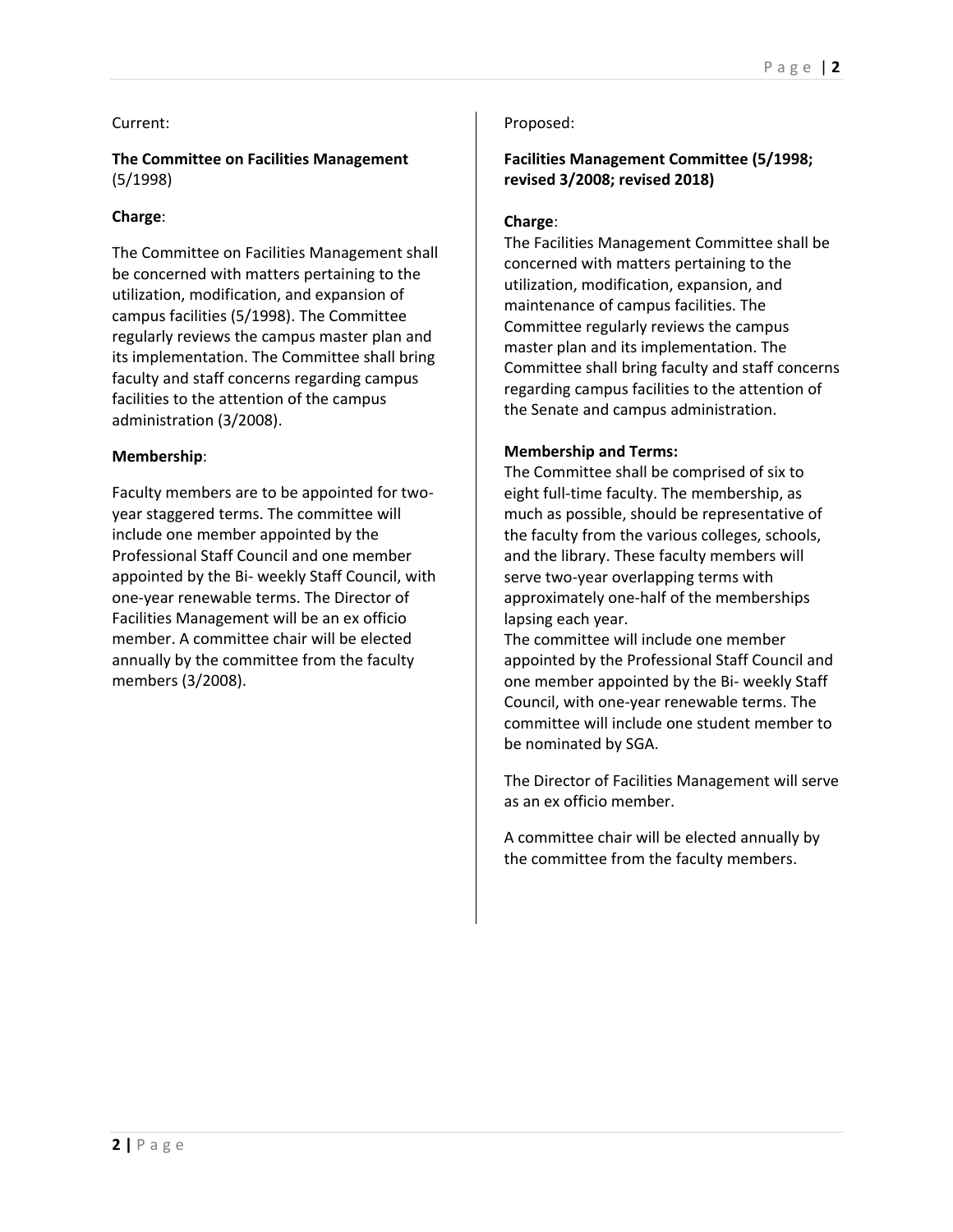## **The Student Publications Committee** (5/1998)

## **Charge**:

The Student Publications Committee is charged with the general supervision of student publications, their staff and fiscal operation. It also acts as liaison between student publications, the campus, and general community. The Committee is the authority on editorial policies and general issues of content, but has no right of pre-publication censorship. Responsibilities of the Committee shall include:

1. Defining the responsibilities, duties, and expectations of chief editors and faculty advisors of all student publication.

2. Having supervisory authority over fiscal operations of all student publications.

3. Soliciting applications, interviewing, and selecting editors for each student publication.

4. Identifying and appointing a faculty advisor for each student publication.

5. Dismissing student publication editors for unsound business and/or editorial practices, illegal activities, or other actions that the Committee deems as inappropriate.

6. Reviewing and approving personnel and editorial policies developed by the editor, staff, and/or faculty advisor of each student publication.

7. Serving as an appeal body on personnel matters or issues of content that cannot be resolved by the editors, publications staff, and/or faculty advisors of a publication.

## **Membership**:

Faculty members are to be appointed for two-year staggered terms. The committee will include one member appointed by the Professional Staff Council and one member appointed by the Bi- weekly Staff Council, with one-year renewable terms. The Director of Facilities Management will be an ex officio member. A committee chair will be elected annually by the committee from the faculty members (3/2008).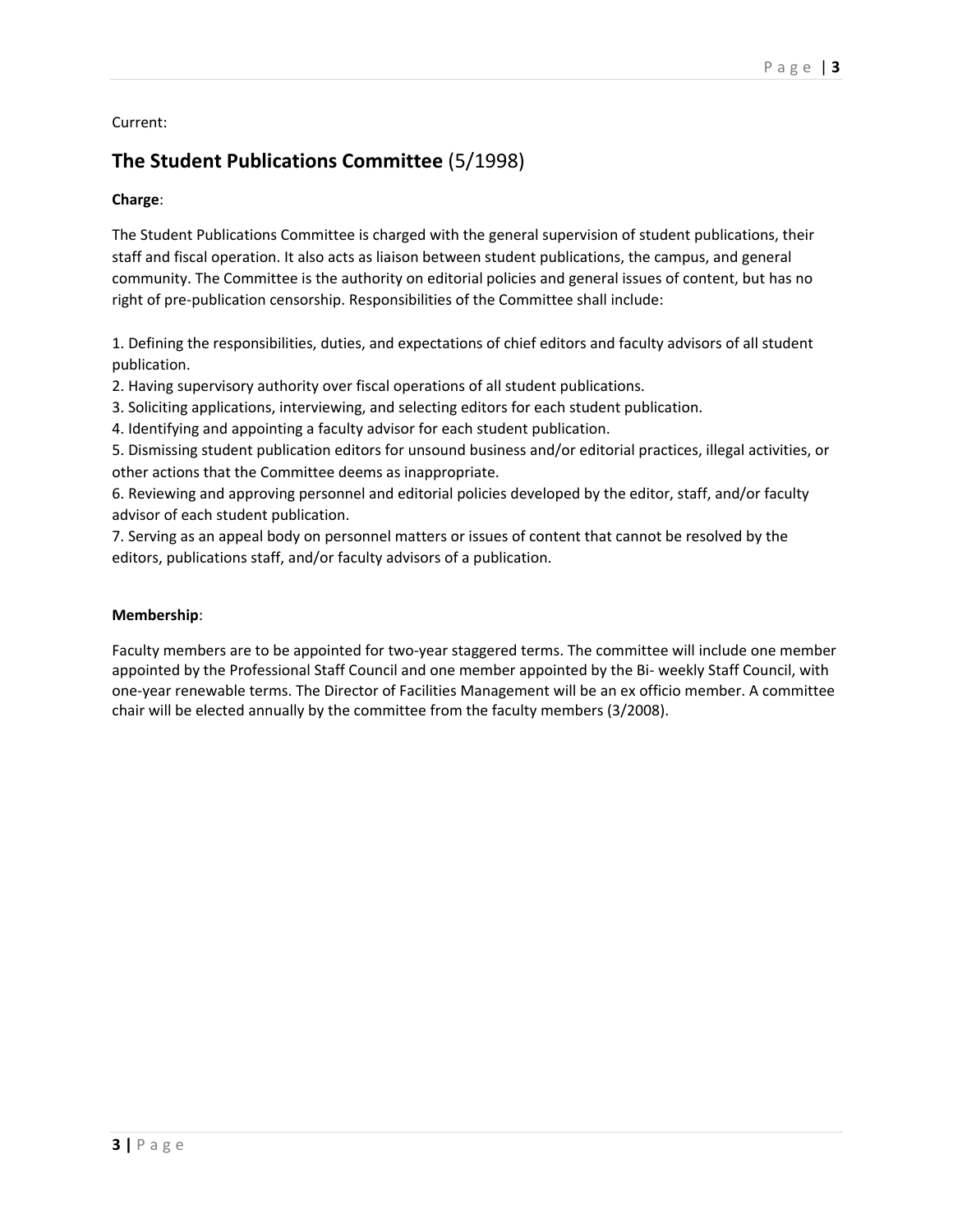Proposed:

## **The Student Publications Committee** (5/1998, 2018)

## **Charge**:

The Student Publications Committee is charged with the general supervision of student publications, their staff and fiscal operation. It also acts as liaison between student publications, the campus, and general community. The Committee is the authority on editorial policies and general issues of content, but has no right of pre-publication censorship. Responsibilities of the Committee shall include:

1. Defining the responsibilities, duties, and expectations of chief editors and faculty advisors of all student publication.

2. Having supervisory authority over fiscal operations of all student publications.

3. Soliciting applications, interviewing, and selecting editors for each student publication.

4. Identifying and appointing a faculty advisor for each student publication.

5. Dismissing student publication editors for unsound business and/or editorial practices, illegal activities, or other actions that the Committee deems as inappropriate.

6. Reviewing and approving personnel and editorial policies developed by the editor, staff, and/or faculty advisor of each student publication.

7. Serving as an appeal body on personnel matters or issues of content that cannot be resolved by the editors, publications staff, and/or faculty advisors of a publication.

## **Membership and Terms:**

1. Four faculty members shall be appointed by the Academic Senate Executive Committee to serve twoyear overlapping terms with approximately one-half of the memberships lapsing each year. The membership, as much as possible, should be representative of the faculty from the various colleges, schools, and the library.

2. The Faculty Advisor of each of the student publications shall serve as advisor and as a voting ex officio member for a term of two years, renewable with approval of the committee.

3. The editor-in-chief of each student publication and the Director of Student Life will also serve as exofficio voting members.

4. One student member shall serve a one-year renewable voting appointment made by the IU South Bend Student Government Association. It is the responsibility of SGA to appoint this individual.

5. One committee member shall fill the role of paymaster, to approve editor hours and pay, for a term of two years, renewable with the approval of the committee.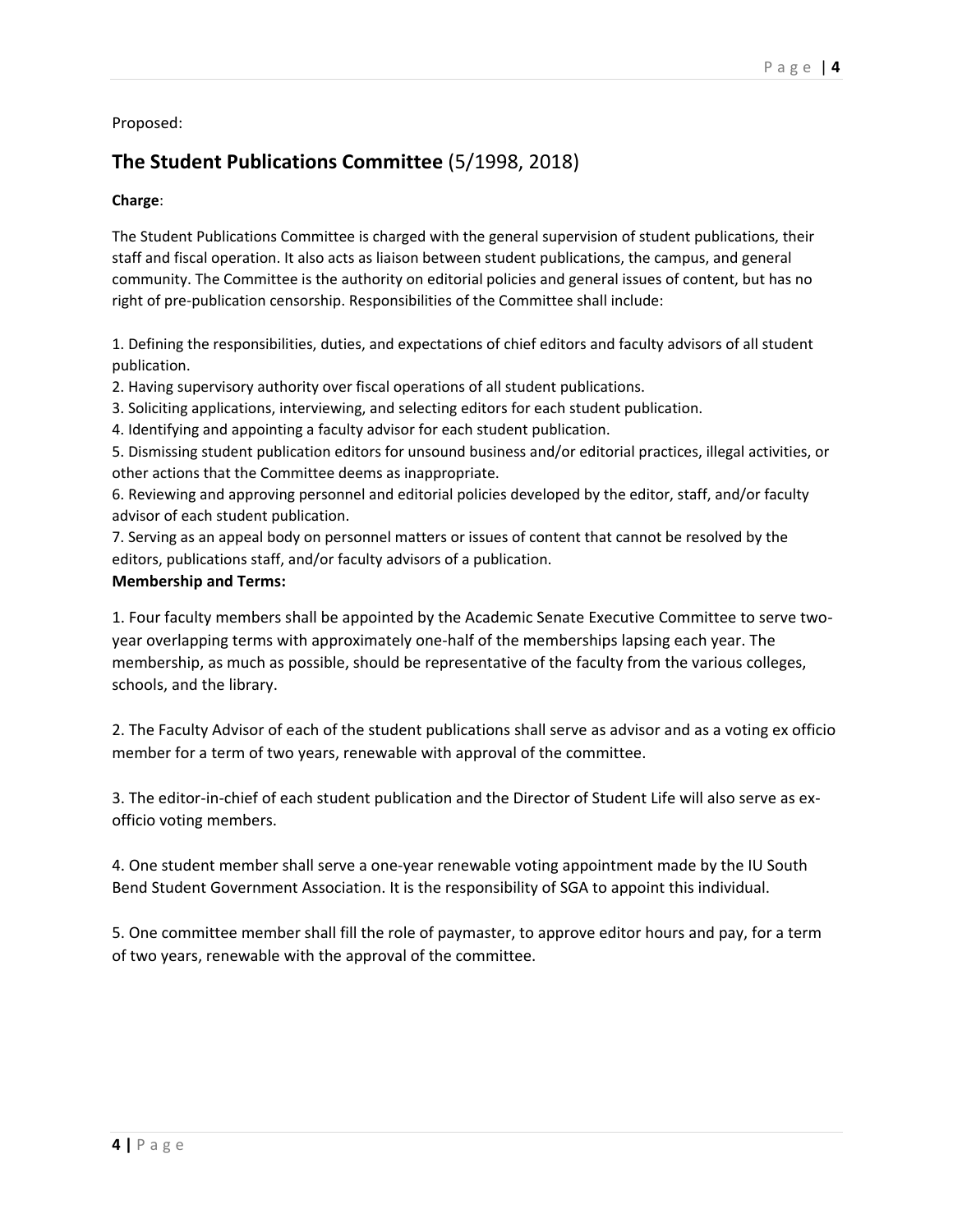## **ARTICLE IX. SENATE PROMOTION, TENURE, AND REAPPOINTMENT COMMITTEE** (November 2018)

## Section 1. Selection

Election of members to the Promotion, Tenure and Reappointment Committee shall be held in the spring in conjunction with the election of Academic Senate officers. Terms of office for voting members (2/2010) shall be two years, four members to be elected in even-numbered years and three in oddnumbered years. Terms of office for non-voting members shall be one year (2/2010). Those selected will be the members receiving the most votes, with the following conditions:

The Committee shall consist of seven tenured, voting faculty members, at least three of whom must be Full Professors, and two tenure-probationary, non-voting faculty members (2/2010). No senate member with a 50% or greater administrative workload assignment (11/1998) may serve on the committee.

## Section 2. Eligibility and Disqualification

Faculty members who are candidates for promotion may be elected to a two-year term but are disqualified from serving in the year of their candidacy. In the event of a vacancy, a special election will be held at the next meeting of the Academic Senate to select a replacement (4/1979).

Said replacement shall serve until the next election for the Promotion, Tenure and Reappointment Committee. Should a member be disqualified in the first year of the term the member may then serve the second year of the term.

No person shall serve on more than one campus Promotion, Tenure, and Reappointment Committee at the same time.

Section 3. Principles for Participation in the Tenure and Promotion Process at all levels

Faculty members and administrators do not vote on promotion or tenure in review committees without fully participating in committee deliberations. There should be no proxy voting on promotion and tenure cases at any level. Faculty members and administrators who participate in the promotion and tenure process have full access to all materials in the candidates' dossier and to assessments at all previous levels of review. Except for reconsideration of prior decisions, each faculty member and administrator who participates in the promotion and tenure process votes only once in any particular case. (2/2010)

## Section 4. Officers

The Committee will elect its own chairperson and any other officers it desires from its own membership. The chair and any other officers must be voting members of the committee.

Section 4. Powers and Responsibilities

A. All cases of promotion and tenure at Indiana University SB without exception shall be under the jurisdiction of the Promotion, Tenure, and Reappointment Committee.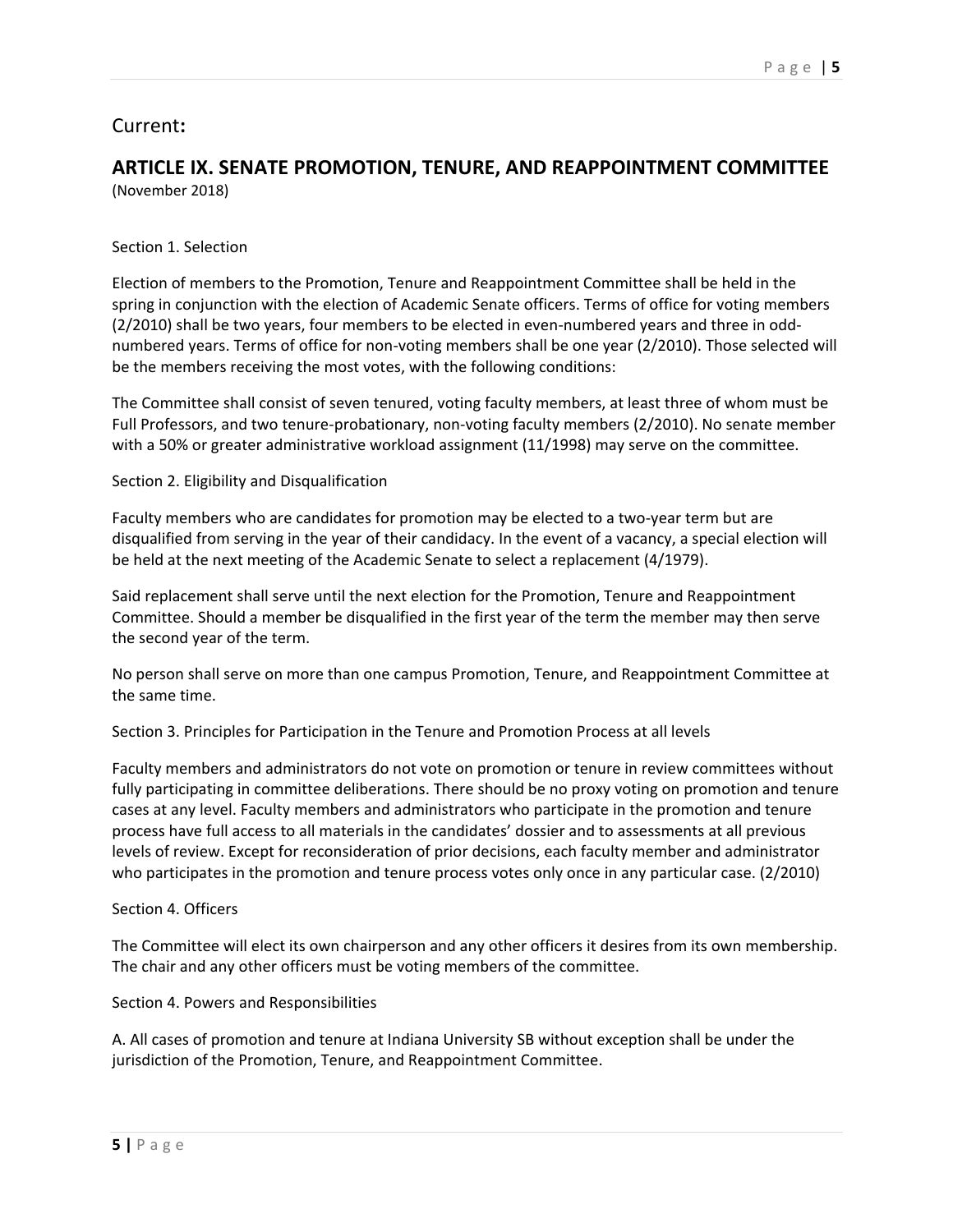B. The Committee shall have access to all information pertinent to each promotion, tenure, and reappointment case. (12/1977).

C. No faculty member shall be denied reappointment without a recommendation of this committee.

D. Before formal dismissal proceedings are begun (see Article X for a definition of dismissal) the Committee shall consider the case and shall determine whether in its view formal dismissal proceedings should be instituted.

E. The Committee must promptly notify all candidates of the recommendations it has made. In the case of negative recommendations, reasons must be given in writing if the candidate so requests. These communications shall remain confidential, except when a candidate desires to disclose them.

F. Only rarely and for unusual and compelling reasons shall the Chancellor not support the recommendation of the Committee. In such cases the Chancellor shall provide the Committee with a detailed written report.

## Section 5. Procedures

A. Faculty members and administrative officers will refrain from publicizing any information they may have about their colleagues' candidacy for promotion, tenure, and/or contract renewal beyond that which is necessary for the securing of information required for making these recommendations. Individuals may reveal their own candidacies to anyone at their own discretion.

B. The Executive Vice Chancellor for Academic Affairs shall provide the chairperson with necessary clerical assistance and filing space for the work of the Committee.

C. In case of a negative recommendation, a candidate shall have the right to one appearance before the Promotion, Tenure and Reappointment Committee.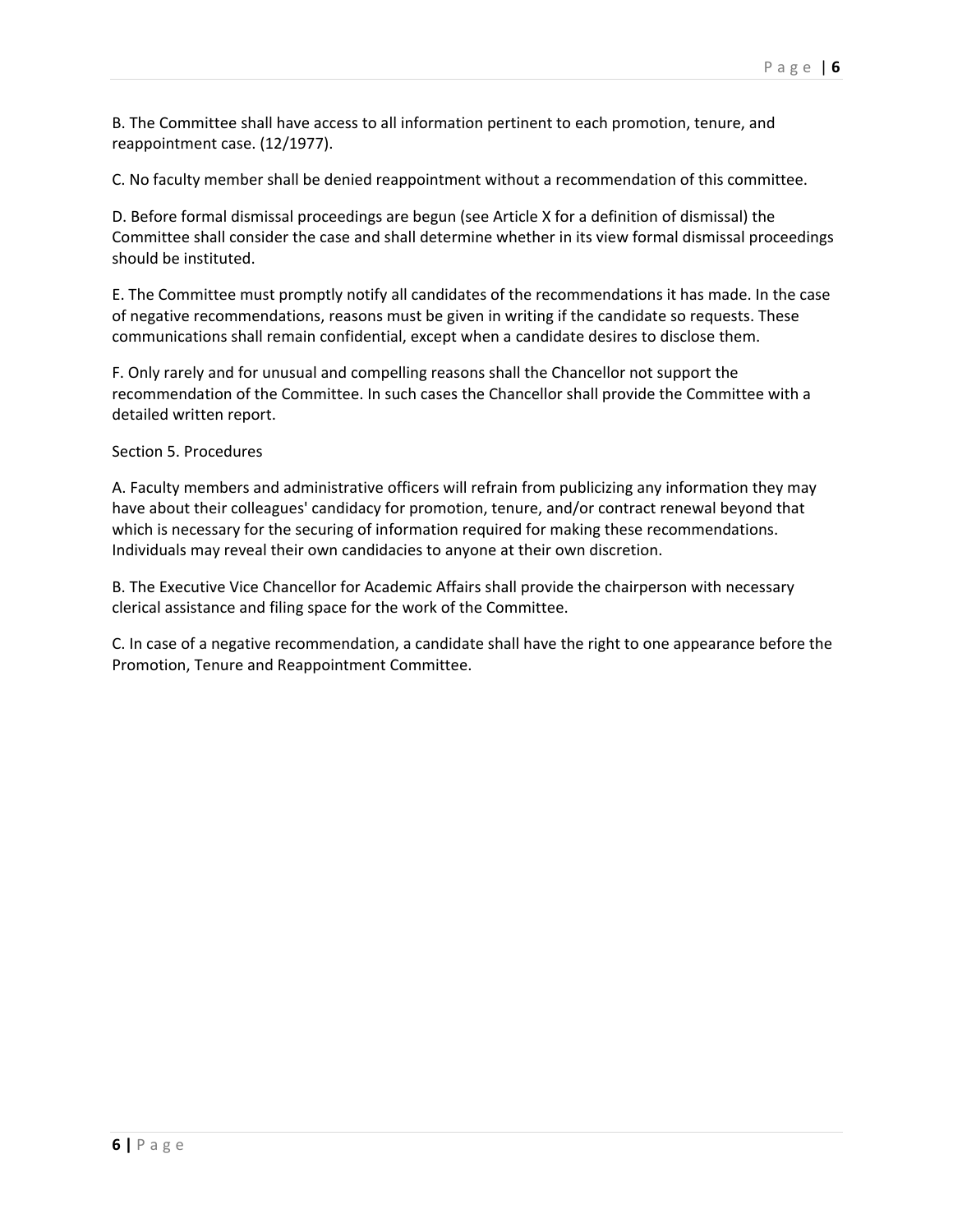## **Proposed**

## **ARTICLE IX. SENATE PROMOTION, TENURE, AND REAPPOINTMENT COMMITTEE**  (November 2018, April 2018)

#### Section 1. Selection

Election of members to the Promotion, Tenure and Reappointment Committee shall be held in the spring in conjunction with the election of Academic Senate officers. Terms of office for voting members (2/2010) shall be two years, four members to be elected in even-numbered years and three in oddnumbered years. Terms of office for non-voting members shall be one year (2/2010).

Those selected will be the members receiving the most votes, with the following conditions:

The Committee shall consist of seven tenured, voting faculty members, at least three of whom must be Full Professors, and two tenure-probationary, non-voting faculty members (2/2010). No Senate member with a 50% or greater administrative workload assignment (11/1998) may serve on the committee.

In years with five positions to be filled on the Promotion, Tenure and Reappointment Committee, the lowest winning vote will be considered a one-year term (2/1998).

#### Section 2. Eligibility and Disqualification

Faculty members who are candidates for promotion may be elected to a two-year term but are disqualified from serving in the year of their candidacy. In the event of a vacancy, the Executive Committee shall appoint a replacement until a special election can be held at the next meeting of the Academic Senate to select a replacement (4/1979, 4/2018). Said replacement shall serve until the next election for the Promotion, Tenure and Reappointment Committee. Should a member be disqualified in the first year of the term the member may then serve the second year of the term.

No person shall serve on more than one campus Promotion, Tenure, and Reappointment Committee at the same time.

Section 3. Principles for Participation in the Tenure and Promotion Process at all levels

Faculty members and administrators do not vote on promotion or tenure in review committees without fully participating in committee deliberations. There should be no proxy on promotion and tenure cases at any level. Faculty members and administrators who participate in the promotion and tenure process have full access to all materials in the candidates' dossier and to assessments at all previous levels of review. Except for reconsideration of prior decisions, each faculty member and administrator who participates in the promotion and tenure process votes only once in any particular case (2/2010).

## Section 5. Officers

The Committee will elect its own chairperson and any other officers it desires from its own membership. The chair and any other officers must be voting members of the committee.

## Section 4. Powers and Responsibilities

A. All cases of promotion and tenure at IU South Bend without exception shall be under the jurisdiction of the Promotion, Tenure, and Reappointment Committee.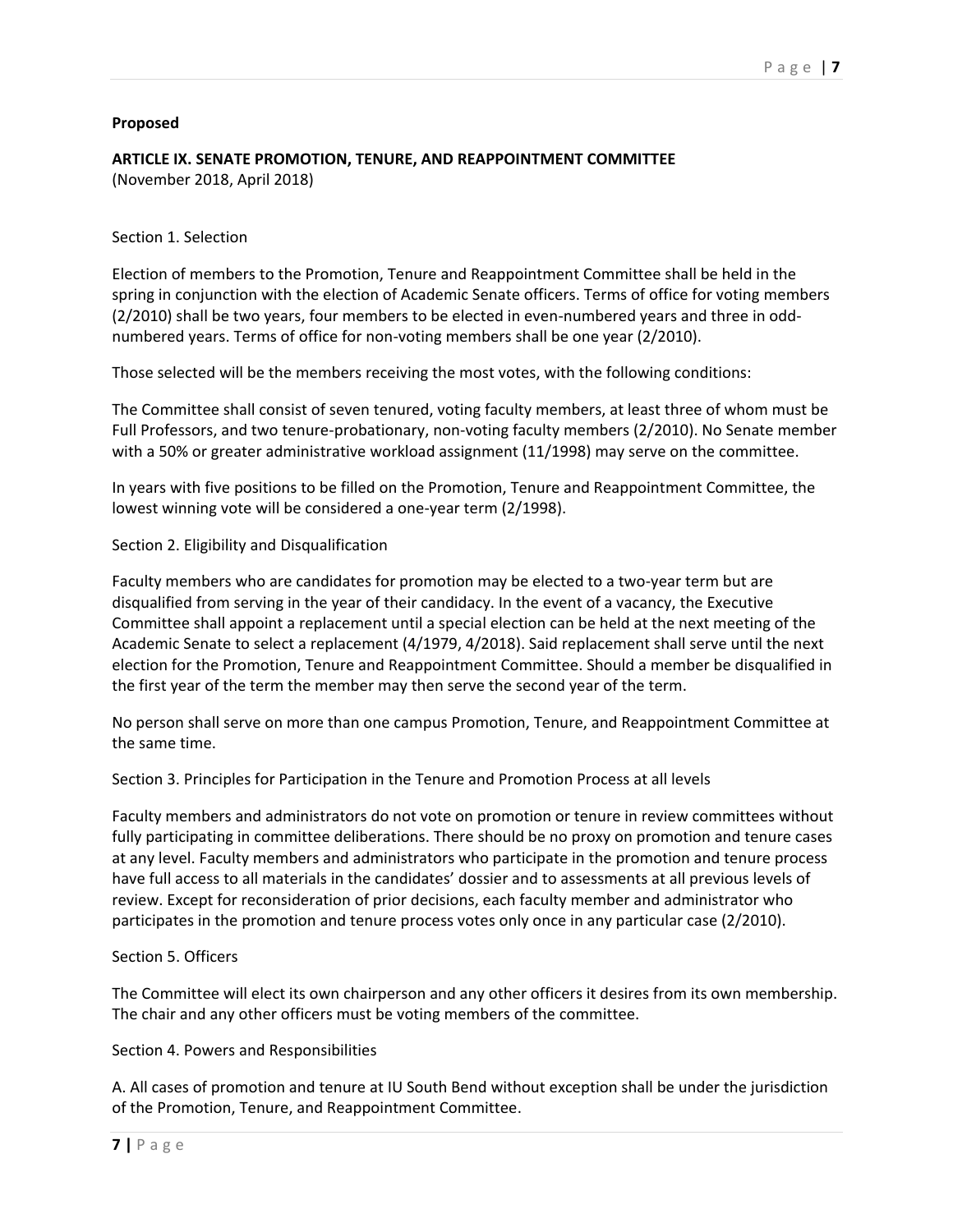B. The Committee shall have access to all information pertinent to each promotion, tenure, and reappointment case (12/1977).

C. No faculty member shall be denied reappointment without a recommendation of this committee.

D. Before formal dismissal proceedings are begun (see Article X for a definition of dismissal) the Committee shall consider the case and shall determine whether in its view formal dismissal proceedings should be instituted.

E. The Committee must promptly notify all candidates of the recommendations it has made. In the case of negative recommendations, reasons must be given in writing if the candidate so requests. These communications shall remain confidential, except when a candidate desires to disclose them.

F. Only rarely and for compelling reasons shall the Chancellor not support the recommendation of the Committee. In such cases, the Chancellor shall provide the Committee with a detailed written report.

## Section 6. Procedures

A. Faculty members and administrative officers will refrain from publicizing any information they may have about their colleagues' candidacy for promotion, tenure, and/or contract renewal beyond that which is necessary for the securing of information required for making these recommendations. Individuals may reveal their own candidacies to anyone at their own discretion.

B. The Executive Vice Chancellor for Academic Affairs shall provide the chairperson with necessary clerical assistance and filing space for the work of the Committee.

C. In case of a negative recommendation, a candidate shall have the right to one appearance before the Promotion, Tenure and Reappointment Committee.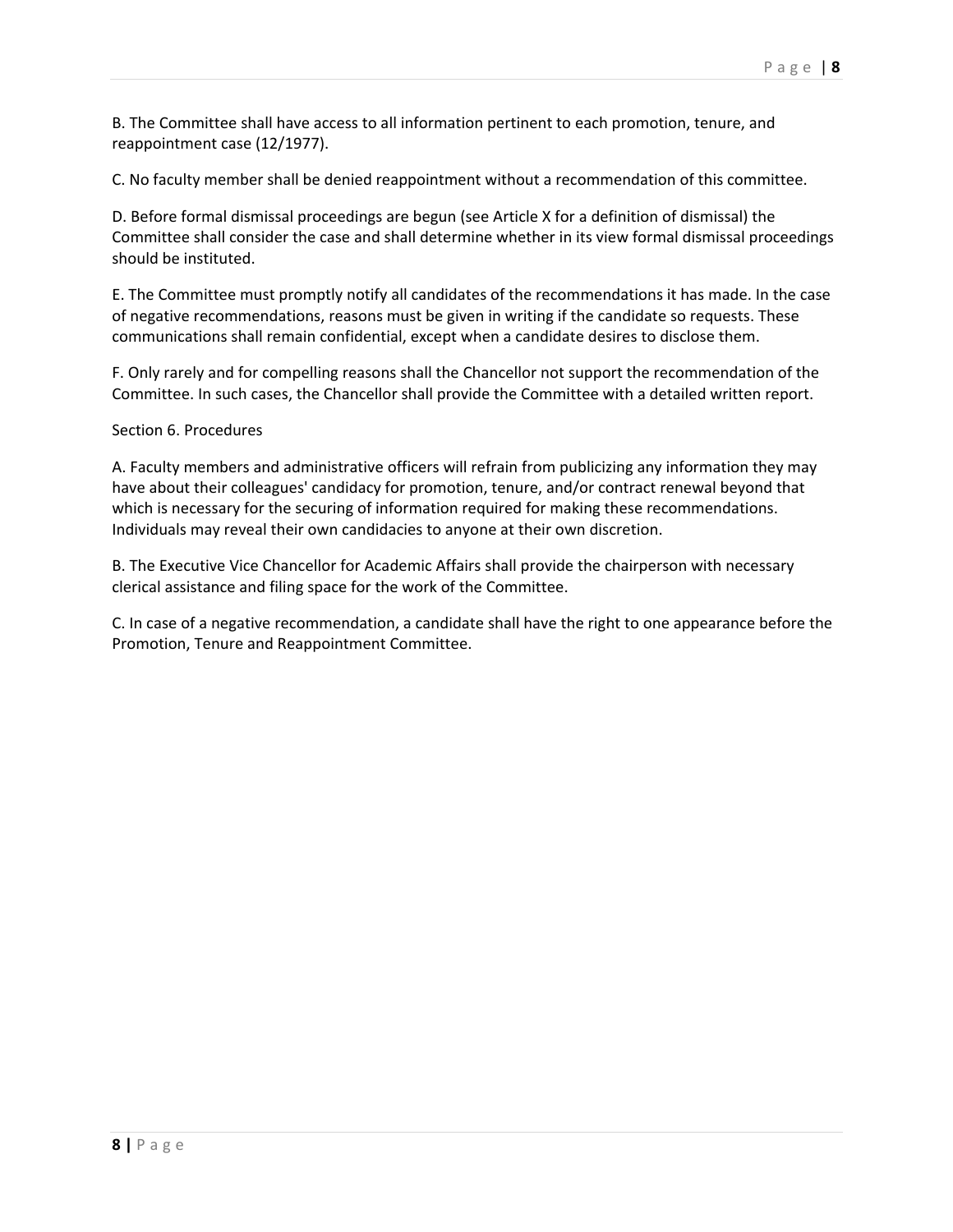## **CONSTITUTION OF THE ACADEMIC SENATE, INDIANA UNIVERSITY SOUTH BEND Changes noted with strikethrough for deletions, Red for additions**

(Revised through November 2017)

#### *Preamble*

We, the faculty of Indiana University South Bend, in order to provide a governmental structure for our membership and a forum for the exchange of ideas, to promote excellence in scholastic and professional attainment, and to maximize the participation, the influence, and the effectiveness of the faculty in the operation and growth of Indiana University South Bend, do hereby constitute ourselves as the Academic Senate, Indiana University South Bend, and adopt this Constitution as our instrument of government.

Subject to the limitation imposed by the laws of the State of Indiana and the Board of Trustees of Indiana University, and the Indiana University Faculty Constitution, this Constitution establishes the powers and the duties herein provided for and confers them upon the Academic Senate, Indiana University South Bend. The Constitution is to be construed and implemented in the spirit of affirmative action principles and of civil rights legislation.

#### ARTICLE I. MEMBERSHIP

#### *Section 1. Voting Membership*

Full-time staff members holding the following academic positions shall be granted the right to vote in the Academic Senate:

| Professor                                             | Instructor                                     | Associate Librarian |
|-------------------------------------------------------|------------------------------------------------|---------------------|
| Associate Professor                                   | Lecturer                                       | Assistant Librarian |
| <b>Assistant Professor</b>                            | Librarian                                      | Affiliate Librarian |
| <b>Clinical Professor</b>                             | Clinical Associate Professor Clinical Lecturer |                     |
| Clinical Assistant Professor Clinical Senior Lecturer |                                                |                     |

Associate (5/98) faculty who are scheduled to teach at least one credit course in the fall of the current academic year or who taught at least one credit course in the preceding academic year, may select representatives from their number to serve as voting members of the Academic Senate. The number of representatives shall not exceed fifteen. The procedure for selecting these representatives is contained in the By-Laws.

#### *Section 2.Emeritus Faculty*

Attendance and speaking rights at Senate meetings are extended to emeritus senate members (6/1996).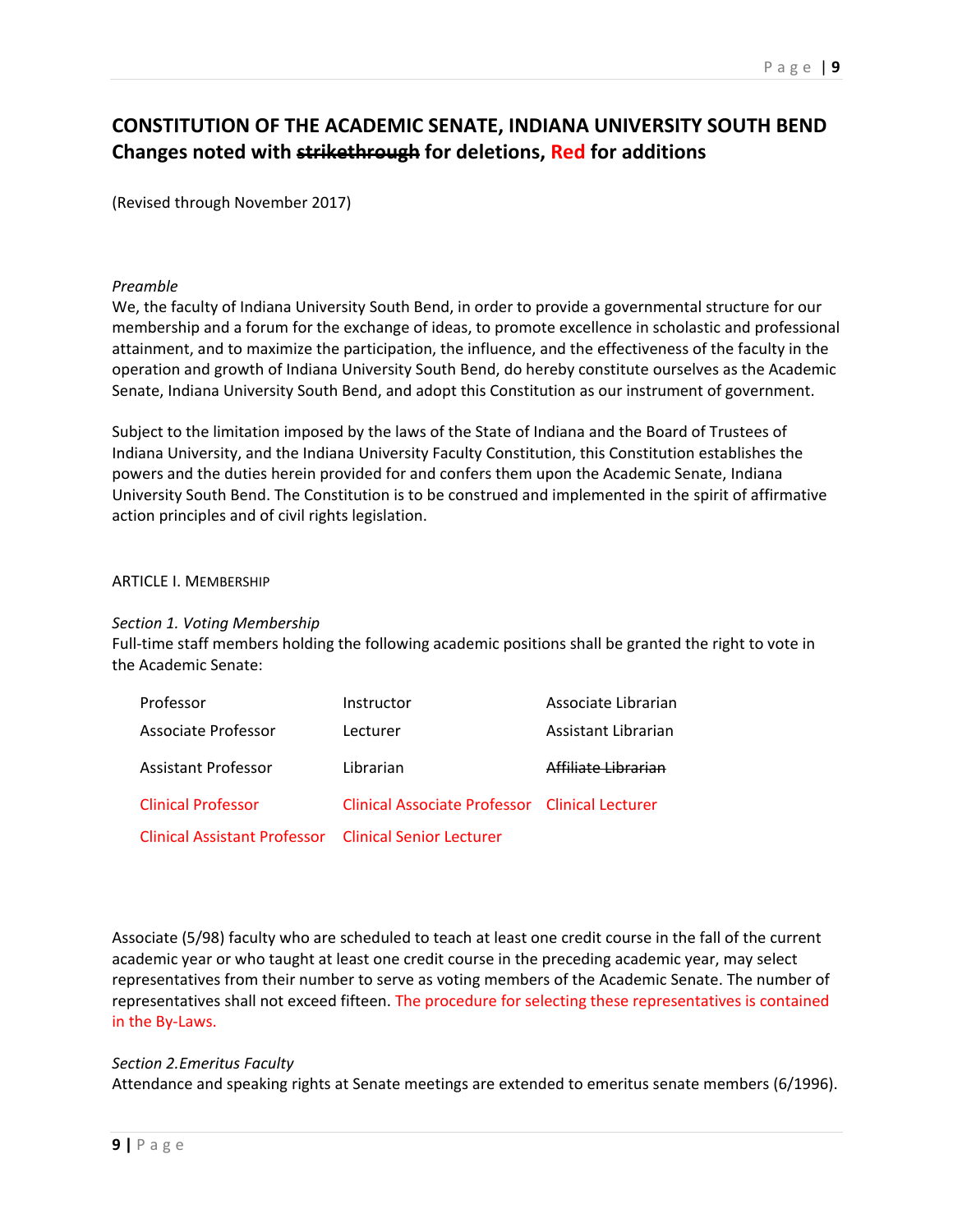#### ARTICLE II. OFFICERS

#### *Section 1. President*

The duly elected President of the Academic Senate shall preside over all Senate meetings, shall serve as President of the Executive Committee, shall implement the decisions of the Senate and shall report from time to time on matters of importance to the Senate. The President shall be elected from among the tenured members of the faculty.

#### *Section 2. Vice President*

The duly elected Vice President of the Academic Senate shall carry out all duties of the President in the absence of the President and shall handle Senate funds. The Vice President becomes the President on the death, resignation, or permanent incapacity of the President (5/1998). The duly elected Vice President shall come from the tenured members of the faculty (5/1998).

#### *Section 3*. *Secretary*

The duly elected Secretary of the Academic Senate shall record and retain minutes of all Senate meetings, shall distribute copies of all minutes to all members, shall prepare in consultation with the Executive Committee the agenda for Senate meetings, shall handle all correspondence for the Senate, and shall send written notice of all Senate meetings to all members. The Secretary shall regularly provide the library with a copy of the minutes to be bound for permanent record regularly provide the library archivist with a copy of the minutes and other Senate documents to be preserved digitally and published, and shall send each member of the Board of Trustees a copy of all resolutions passed by the Senate. The Secretary shall, upon leaving office, turn over all records of Academic Senate business to the successor.

#### *Section 4. Parliamentarian*

The Parliamentarian of the Academic Senate, who shall be appointed by the President, will advise the President on parliamentary procedure.

ARTICLE III. ELECTION AND TENURE OF OFFICERS

#### *Section 1. Election Procedure*

The Academic Senate shall elect a nominating committee of three members at the December (2/1997) November meeting to prepare a nomination slate for each position to be filled for the next year. This slate shall be presented at the February (10/1993) meeting of the Senate. In addition to these nominations, any member may be nominated from the floor at the February (10/1993) meeting of the Senate.

Election of officers shall be conducted by mail (10/1993) or electronic (5/2016) ballot circulated to voting members of the Senate after the February (10/1993) meeting of the Senate. Tabulated results of the election shall be certified by the Secretary and announced no later than the March (10/1993) meeting of the Senate. In the event that no nominees shall receive a majority of votes on the first ballot, the nominees receiving the greatest number of votes and the second greatest number of votes shall be contestants in a second ballot. In the case of a tie on the second ballot, the President shall cast the deciding vote. The nominee receiving a majority of the votes cast shall be declared the winner.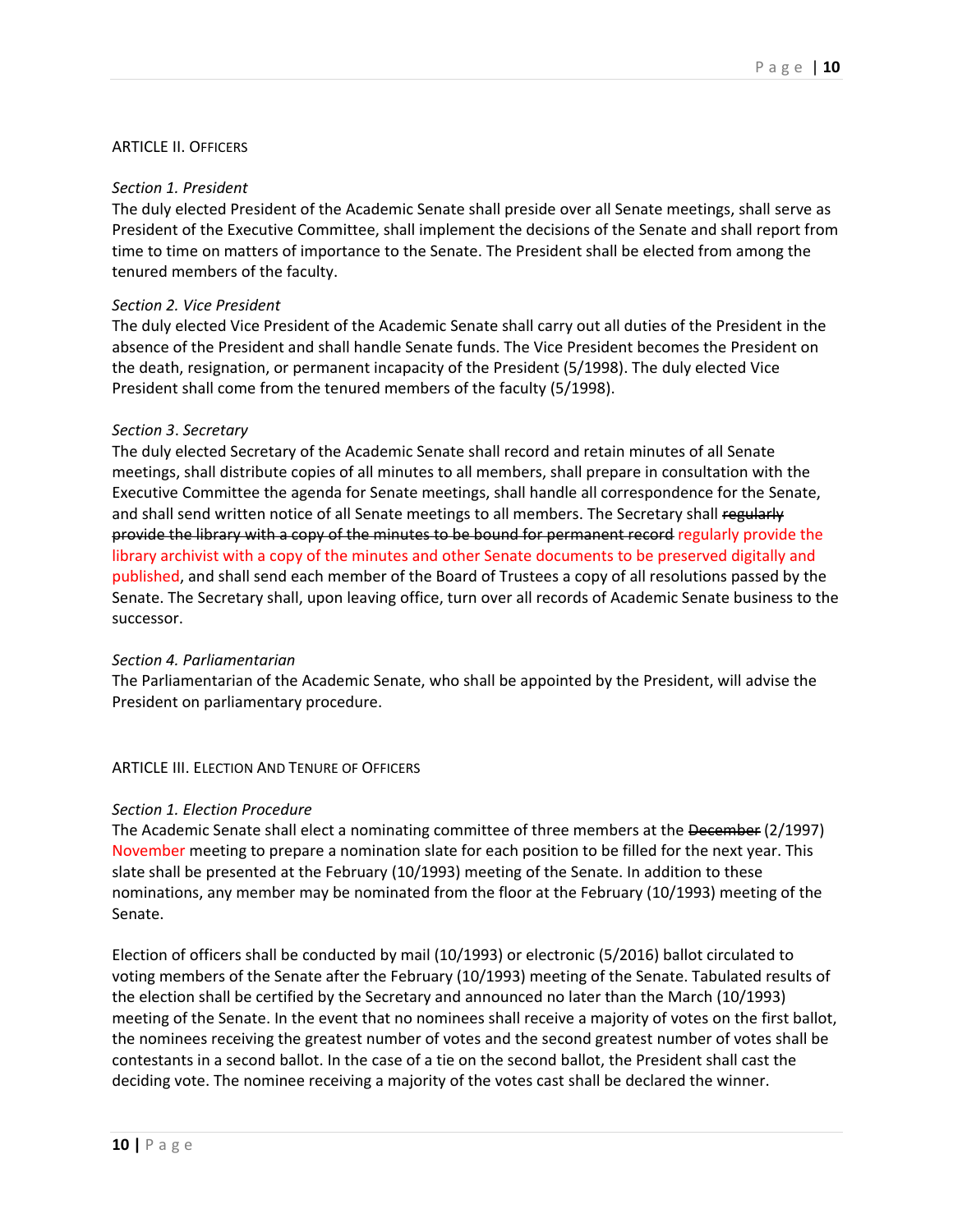#### *Section 2. Eligibility to Hold Office*

All voting members except the Chancellor, Vice Chancellors and Deans of Indiana University South Bend shall be eligible to hold office in the Academic Senate.

#### *Section 3. Tenure of Office*

The President shall serve for two years. All other officers shall serve for one year, beginning on July 1 (10/1993) following the election.

#### ARTICLE IV. MEETINGS

#### *Section 1.Format*

All meetings shall be presided over by the President of the Academic Senate. The Vice President shall preside in the absence of the President. In the absence of both, a President pro tempore shall be elected by a majority vote of those members present and voting.

The agenda shall be prepared by the Executive Committee (see Article VI). Meetings shall be conducted according to the latest edition of Sturgis's Standard Code of Parliamentary Procedure, of the latest version of The Standard Code of Parliamentary Procedure, except insofar as this Constitution and the bylaws may make express provisions to the contrary.

#### *Section 2. Frequency*

Regular meetings shall be held monthly during the academic year, Regular meetings are held in September, October, November, January, February, March, and April, except that the Executive Committee may cancel any regularly scheduled meeting for lack of business. The academic year shall be defined to exclude the Summer Sessions.

Special meetings shall be called by the President upon written petition of at least ten members or upon a majority vote of the Executive Committee. The agenda for a special meeting shall be confined explicitly to matters contained in the petition. No meeting of the Academic Senate shall be called during official University vacation periods.

#### *Section 3. Notices*

Written or electronic (5/1998) announcement of all regular meetings shall be made by the Secretary or President (5/1998) to all members at least one week in advance of such meetings.

Written or electronic (5/1998) announcement of all special meetings shall be made by the Secretary or President (5/1998) to all members at least three (3) school days -- excluding Saturdays and Sundays -- in advance of such meetings.

## *Section 4. Quorum* A quorum shall consist of fifty voting members (2/2003).

#### ARTICLE V. LEGISLATIVE AUTHORITY OF THE ACADEMIC SENATE

*Section 1.Source of Powers*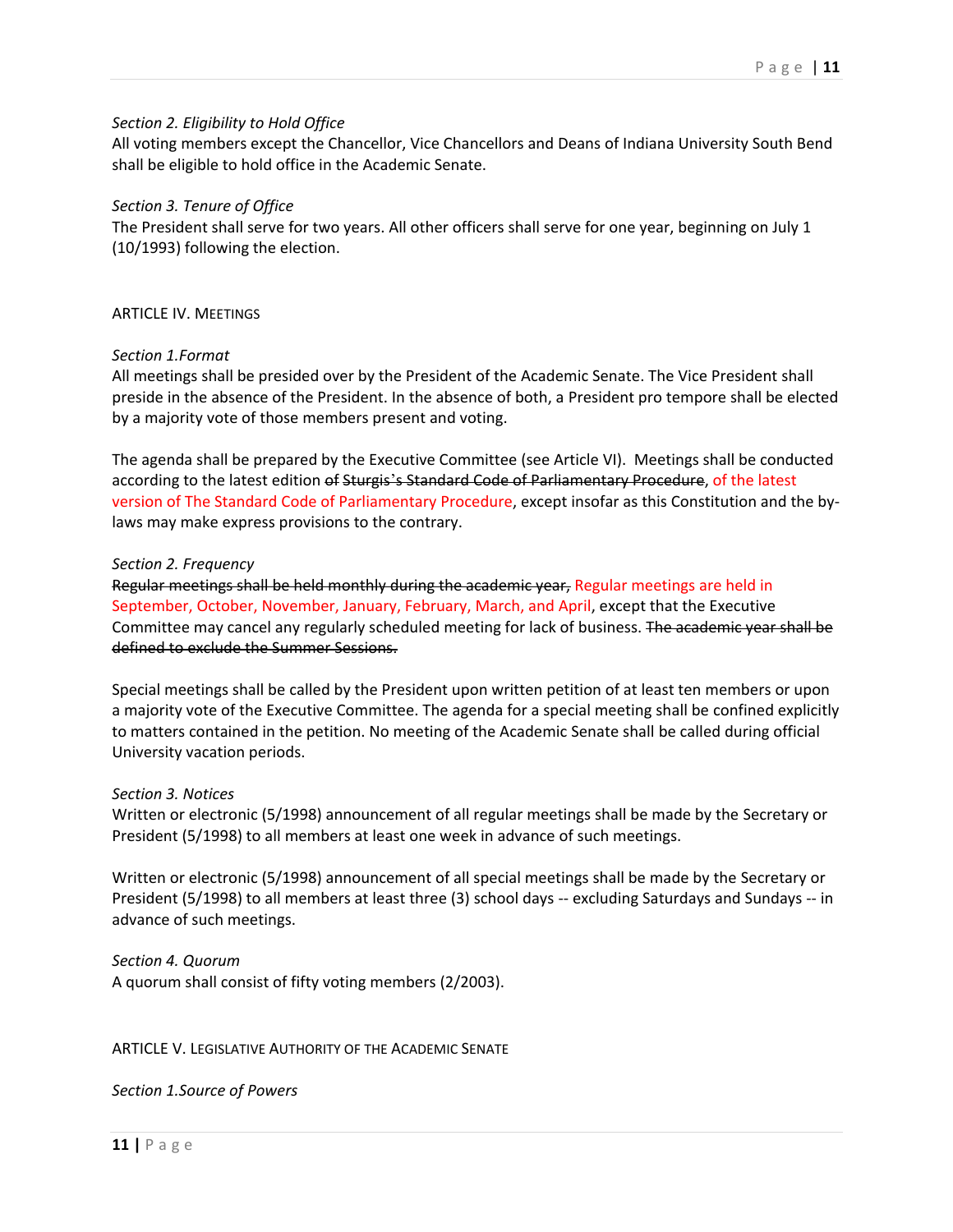Subject to the limitations imposed by the laws of the State of Indiana, the Board of Trustees of Indiana University, and by the Indiana University Faculty Constitution, this constitution confirms and establishes in the faculty of Indiana University South Bend the power and duties herein specified. Said powers and duties shall be exercised exclusively by the Academic Senate of Indiana University South Bend.

## *Section 2. Legislative Authority*

The Academic Senate has legislative authority in the following areas:

Standards of admission and retention of students.

Determination of curriculum.

Class scheduling and IU South Bend academic calendar.

Determination of faculty status.

Standards and procedures for faculty appointments.

Standards and procedures concerning faculty promotion and tenure.

Standards and procedures concerning faculty conduct and discipline.

Standards and procedures for the appointment of academic administrative officials.

Standards and procedures for creation, reorganization, merger, and elimination of academic programs and units.

Standards and procedures concerning athletics.

Standards and procedures concerning student conduct and discipline.

The conferring of degrees.

Such other authority that subsequently may be delegated by the Trustees and/or the University Faculty Council.

Other educational policies of IU South Bend.

Legislative authority means the power to establish policies and to determine procedures for their implementation subject to the Board of Trustees, the University Faculty Council, the laws of the State, and other provisions of this Constitution and the Constitution of the Indiana University Faculty (ACA-04).

## *Section 3. Consultation of the Academic Senate*

IU South Bend administrative officials shall consult with the Senate concerning:

Decisions regarding the University's existing or prospective physical resources.

Allocation of the University's resources among competing demands (i.e., budgeting).

Appointment to (1) administrative positions at the campus or college/school/library level which involve responsibility for credit or noncredit academic programs, and (2) other campus-wide senior administrative positions with significant impact on academic programs (e.g., Athletic Director, Business Manager).

This consultation may take a variety of forms, chief among which should be consultation with elected faculty representatives, in particular the Executive Committee of the Academic Senate and/or various standing committees of the Academic Senate.

IU South Bend administrative officials shall keep the Academic Senate completely informed in an appropriate manner concerning all policies.

ARTICLE X. DISMISSAL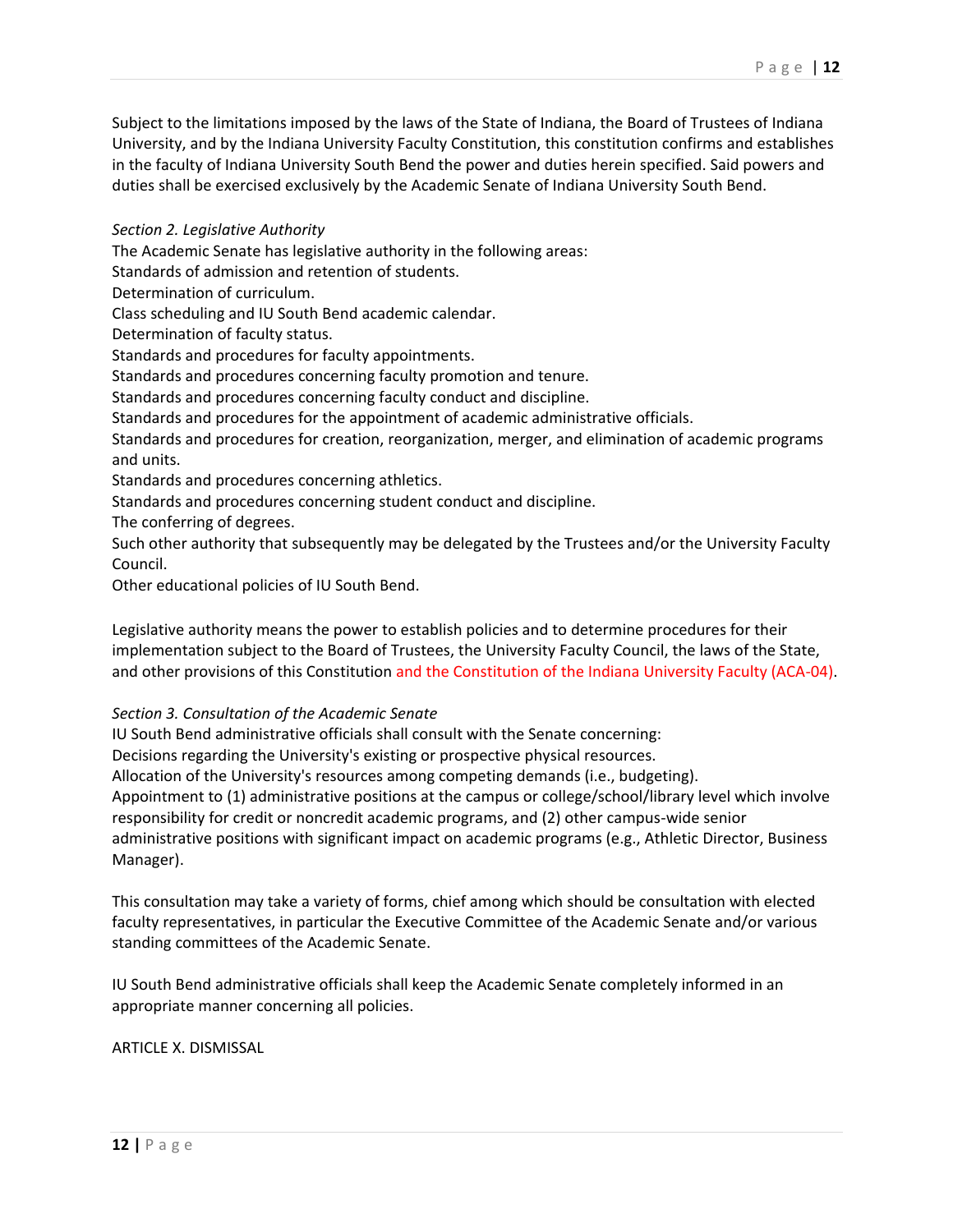Dismissal shall mean the involuntary termination of a tenured faculty member's appointment prior to retirement or resignation, or the termination of the appointment of a non-tenured faculty member prior to the expiration of the term of appointment. Dismissal is thus to be distinguished from the nonreappointment of a probationary faculty member.

Dismissal shall occur only for reason of:

- (a) incompetence,
- (b) serious personal or professional misconduct, or
- (c) extraordinary financial exigencies of the University.

For policy and procedures regarding (a) and (b), see Article XI: Faculty Misconduct Policy. For policy and procedures regarding (c), see Contingency Planning Policy and Procedures,@ in Part II (The Academic Appointee and the Student on the Indiana University South Bend Campus) of the Academic Handbook. (3/ 2000).

#### ARTICLE VI. EXECUTIVE COMMITTEE

#### *Section 1. President*

The Executive Committee shall be chaired by the President of the Academic Senate.

#### *Section 2. Members*

The membership of the Committee shall consist of the elected officers of the Senate, the immediate past president, the elected (5/1998) UFC Representatives and three four members nominated and elected to two-year staggered terms in the same manner as officers of the Senate, except that the election shall be by plurality vote. The Parliamentarian shall serve as a non-voting member (5/1998).

The election of IU South Bend's elected representative to the IU University Faculty Council shall follow the provisions as described for the election of Senate officers, except that plurality vote will prevail. The representative shall serve a two-year term, staggered with the term of the President of the Senate, or otherwise as may be determined by the Senate's Executive Committee. The IU South Bend UFC representative shall report periodically to the Academic Senate on matters of interest and/or importance (1/1996).

#### *Section 3. Eligibility*

Any voting member of the Academic Senate shall be eligible to serve on the Executive Committee, except that the Chancellor, Vice Chancellors and Deans shall not be eligible.

#### *Section 4. Duties*

The duties of the Executive Committee shall be:

To make appointments to the various standing committees of the Academic Senate. These appointments shall be made in consultation with the Senate member concerned. Such appointments shall be presented for ratification at the April (10/1993) meeting of the Academic Senate.

To make appointments to various ad hoc committees including all faculty appointments to search and screen committees for administrative positions requiring Senate consultation (see Article V, Section 3). In the case of administrative appointments carrying faculty rank, at least two-thirds of the Search and Screen Committee members shall be members of the full- time faculty of Indiana University South Bend.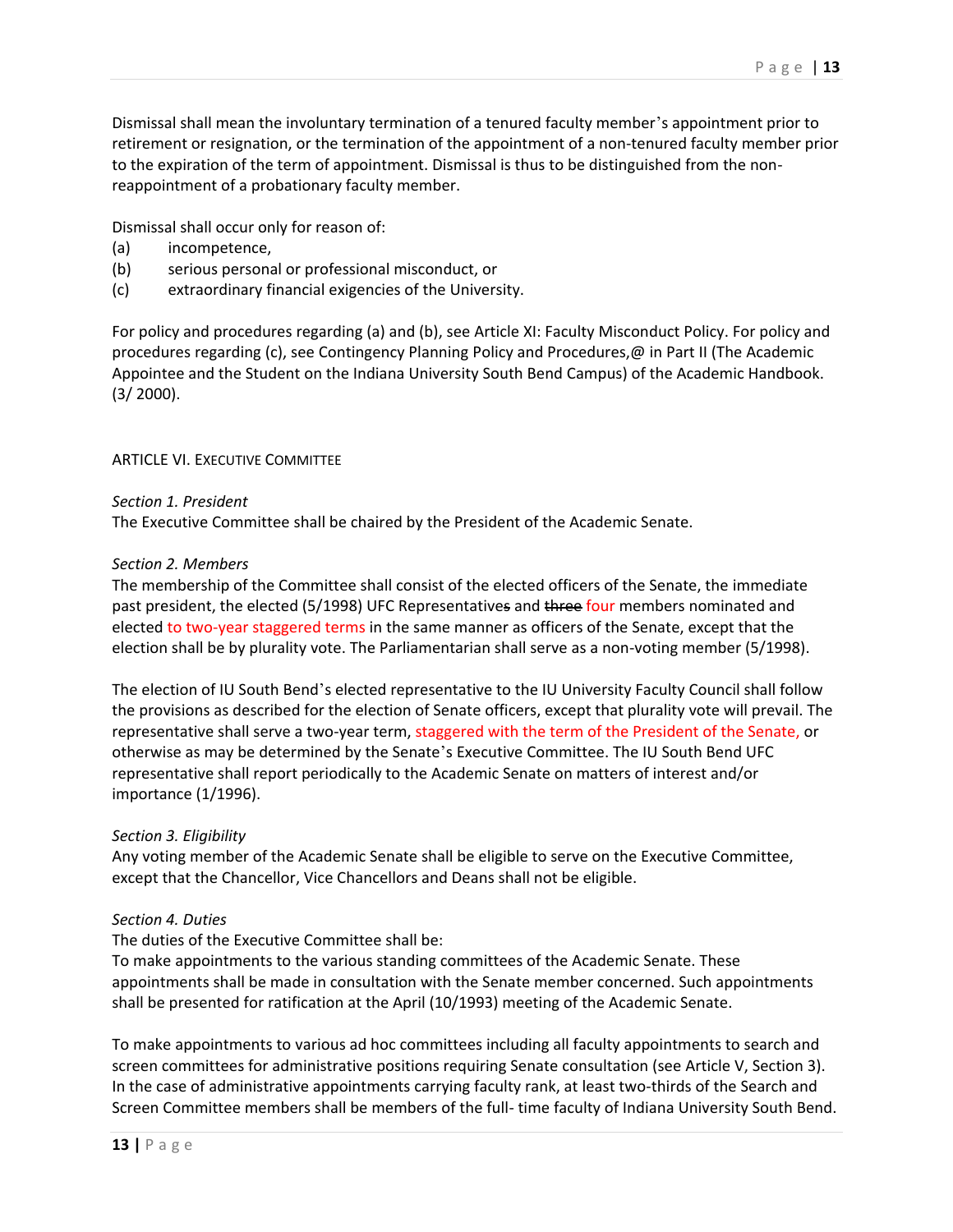To determine the agenda for regular Academic Senate Meetings. The agenda shall be compiled as follows:

Any person wishing to bring a matter before the Academic Senate for a vote shall submit the proposed motion or resolution to the President of the Executive Committee at least two weeks before the next regularly scheduled meeting of the Academic Senate.

The Executive Committee shall meet at least ten days before the next regularly scheduled meeting of the Academic Senate and shall decide by majority vote which items to place on the agenda of the next Senate meeting and which items to refer to the appropriate Senate committee for further study and recommendation; except that any matter may be placed on the agenda of the Senate if the President of the Senate deems it to be of such urgency that the Executive Committee should be bypassed; or, upon filing of a written petition, signed by ten members, with the President of the Senate at least ten days before the next regularly scheduled meeting of the Senate.

The Chairperson of the Executive Committee shall put such items of information (non- voting matters) on the agenda as he or she deems appropriate.

If there is not sufficient business to come before the Senate, the Executive Committee may cancel the next regularly scheduled meeting of the Senate.

To facilitate the implementation and effect of legislation passed by the Senate, the Executive Committee may edit the final draft of any such new legislation, which revisions shall be promptly submitted to the Senate membership for review, and shall refer such legislation to the appropriate administrative officials. The Executive Committee shall review and report upon the subsequent action of administrators in implementing the legislation.

To maintain a file of changes to the ACADEMIC HANDBOOK, and to work with the office of the Executive Vice Chancellor for Academic Affairs to periodically issue an to maintain an updated version updated version of the ACADEMIC HANDBOOK (6/1996).

#### *Section 5.*

The Executive Committee may invite nonmembers to participate in the discussion of matters of particular interest.

## *Section 6.*

The Chairperson of the Executive Committee shall report to the next meeting of the Senate matters considered and actions taken by the Executive Committee.

#### *Section 7.*

A Secretary shall be chosen from the membership of the Executive Committee and such person shall keep minutes of the Committee. Copies of these minutes shall be put on open reserve in the library posted on the Senate website or other public format.

#### *Section 8.*

If the full Academic Senate cannot be convened in time, in cases of dire emergency the Executive Committee may act provisionally for the faculty. Any action of the Executive Committee may be appealed to the Senate.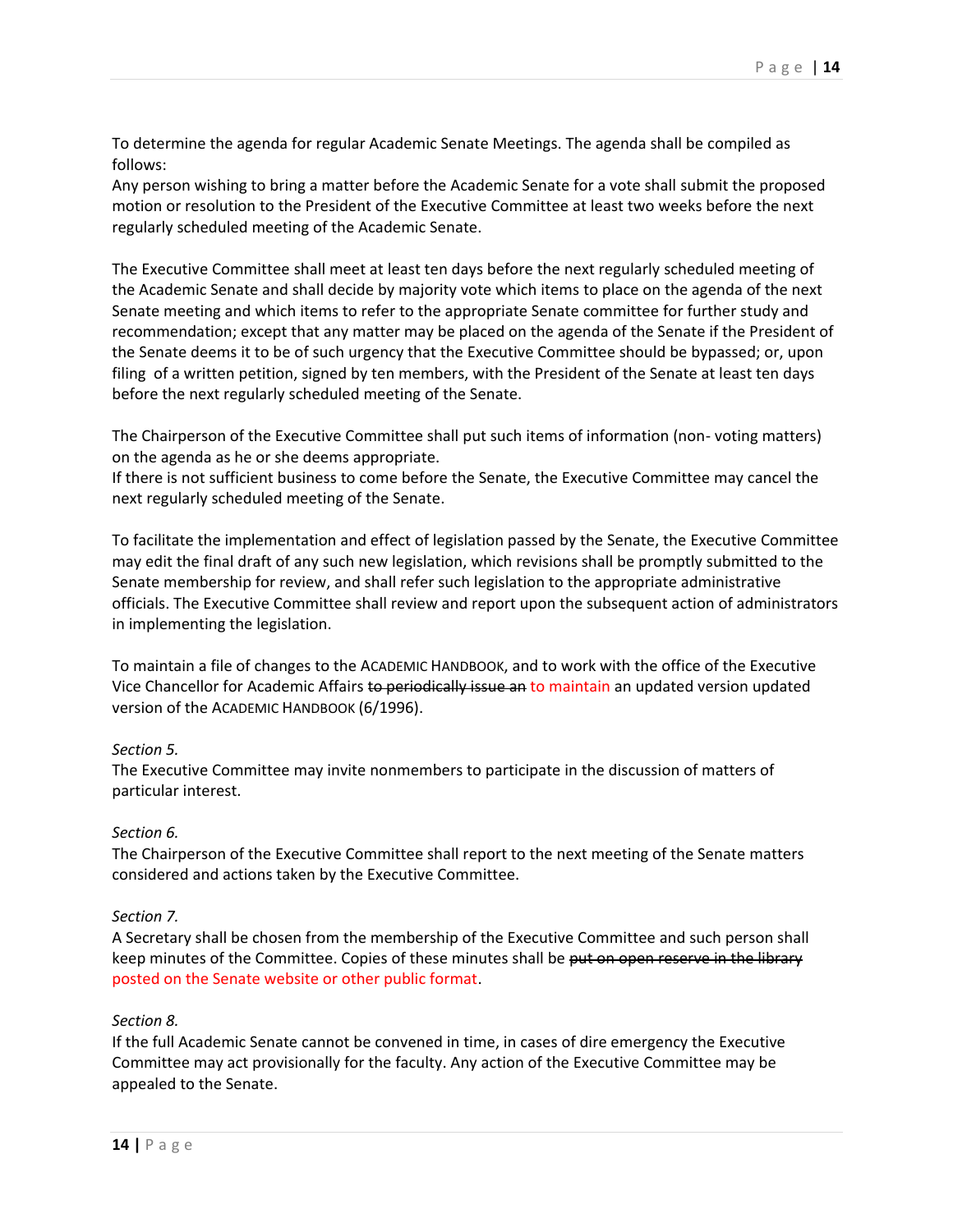### *Section 9.*

In the event of a vacancy in any position on the Executive Committee except the President, a replacement to fill the unexpired term shall be nominated by the Executive Committee. As the first order of business at the next Academic Senate meeting, further nominations will be accepted from the floor and an election shall take place immediately on the close of the nominations. A position becomes vacant on the death or resignation of an elected member or on a member's incapacity to serve (5/1998).

#### ARTICLE VII. STANDING COMMITTEES

#### *Section 1. Structure*

Standing committees shall be appointed by the Executive Committee, with ratification by the Senate. Standing committees shall consist of three to nine members (3/1993), at the discretion of the Executive Committee except when the constitution states otherwise (4/1996). The term of office shall normally be for one year, starting commence on July 1 (10/1993). At the request of a standing committee and the recommendation of the Executive Committee, the Academic Senate may modify the term of office. In the event of a vacancy, the Executive Committee shall appoint a replacement. The chairperson of each standing committee shall be elected from and by the voting membership of that committee.

#### *Section 2. Eligibility*

Any voting member of the Academic Senate shall be eligible to serve on standing committees.

Associate (5/1998) faculty and students at Indiana University South Bend may apply to any of the standing committees for admission to their proceedings; the committee shall determine the nature of their participation.

A standing committee shall not extend voting rights to more than two non-members of the Senate except when the constitution states otherwise (4/1996).

#### *Section 3. Duties*

Standing committees shall make studies, formulate recommendations, prepare resolutions and carry out such other duties as may be assigned by the Academic Senate. Standing committees shall concern themselves with matters at their own initiative, at the request of the Academic Senate, its President, its Executive Committee, or at the request of the Chancellor of Indiana University South Bend. Any Senate member or administrative officer may, through the chairperson or other committee members, present matters for committee consideration. All actions of committees shall be recorded in minutes. Committees shall exercise discretion in reporting matters of a confidential nature and are entitled to hold closed meetings when appropriate. Meetings of standing committees shall be called by the chairpersons of the respective committees. The committee chairperson shall call meetings at the request of the President of the Academic Senate, or a majority of the members of the committee. A copy of all minutes shall be given to the President of the Academic Senate and to the archivist. All committee actions are subject to review by the Academic Senate.

Under circumstances when the element of time precludes the normal course of action concerning committee recommendations, the committee chairperson or President of the Academic Senate may seek the immediate recommendations of a committee on matters within the area of competence of that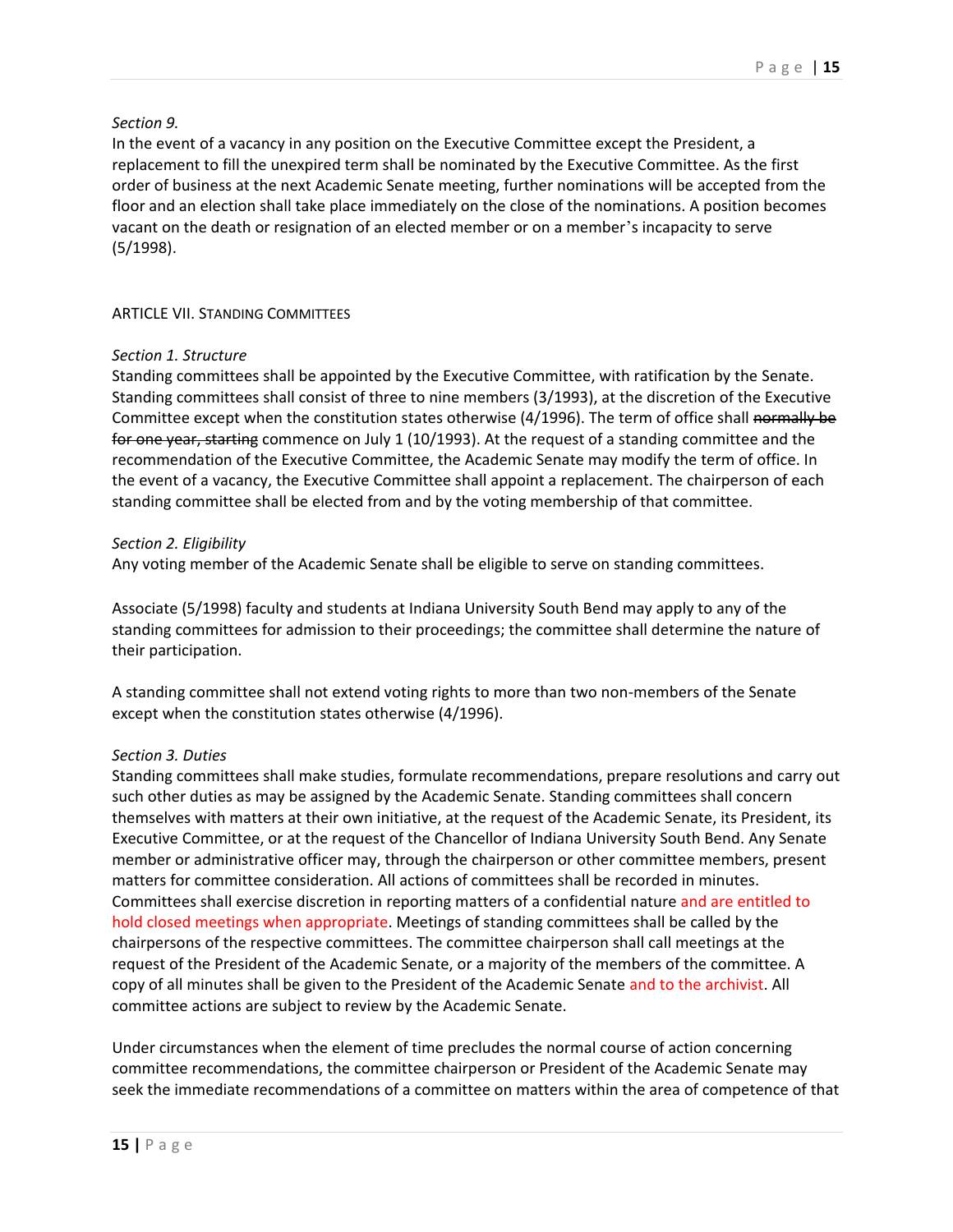committee. The suggested areas of competence, listed below, should in no way inhibit the initiative of any committee.

#### *Section 4. Records*

Chairpersons of all standing committees are responsible for:

Keeping a file of all committee minutes and correspondence for the school year and delivering these documents to the librarian archivist before July 1 of that school year.

Compiling a year-end report which would include a description of the work of the committee and an assessment of how the committee carried out its work. This report must be filed with the librarian as soon as possible after the end of the school year, but no later than August 1st. Copies of this report are to be distributed to the faculty.

The librarian archivist shall be responsible for keeping two copies of all past minutes and reports and correspondence copies of all past minutes and reports and related documents in the archives and related documents of the Academic Senate and its standing committees.

#### *Section 5. Powers*

Except in cases of emergency, all committees will circulate an agenda to all voting members of the Academic Senate at least three school days prior to a meeting. Any member interested in the subjects to be discussed in committee is to be allowed to attend the meeting and to speak freely on the question at hand except when committees are considering confidential matters that require the meetings be closed. In these special cases, the committee can indicate the necessity for executive session in the agenda (5/1998).

The Senate maintains the right to overrule any action taken by a committee. Minutes of all committees will be distributed to all members of the committee, members of the Executive Committee, and any other member of the Academic Senate who requests to be put on the mailing list them.

As agents of the Academic Senate, committees may make decisions and formulate policies which are binding on the Senate unless formally overruled. When a committee arrives at a decision or formulates a policy which it believes should be binding, it is to send a written copy of said decision or policy to the Secretary and President (5/1998) of the Academic Senate. The Secretary of the Academic Senate will include all such decisions or policies in a special section of the minutes of the next Academic Senate meeting. To obtain Academic Senate review of any such decision or policy it is necessary to submit a petition signed by ten or more members of the Academic Senate to the President or Secretary of the Academic Senate. The matter will then be placed on the agenda of the next meeting of the Academic Senate. Such review may also be instituted by decision of the Executive Committee. No committee action shall become policy until: 1) it is published in the Academic Senate minutes; and, 2) the next opportunity for review by the Academic Senate passes without alteration of the action (accomplished by majority vote of the Senate).

Administrative officers may appoint create special or ad hoc committees to obtain advice, but under no circumstances will such advice be considered to be the advice of the IU South Bend faculty. Only committees of the Academic Senate are authorized to be considered official voices of the faculty and to carry delegated legislative authority of the faculty as provided for in this Constitution and the Constitution of the University Faculty Council.

#### *Section 6. Voting by Proxy*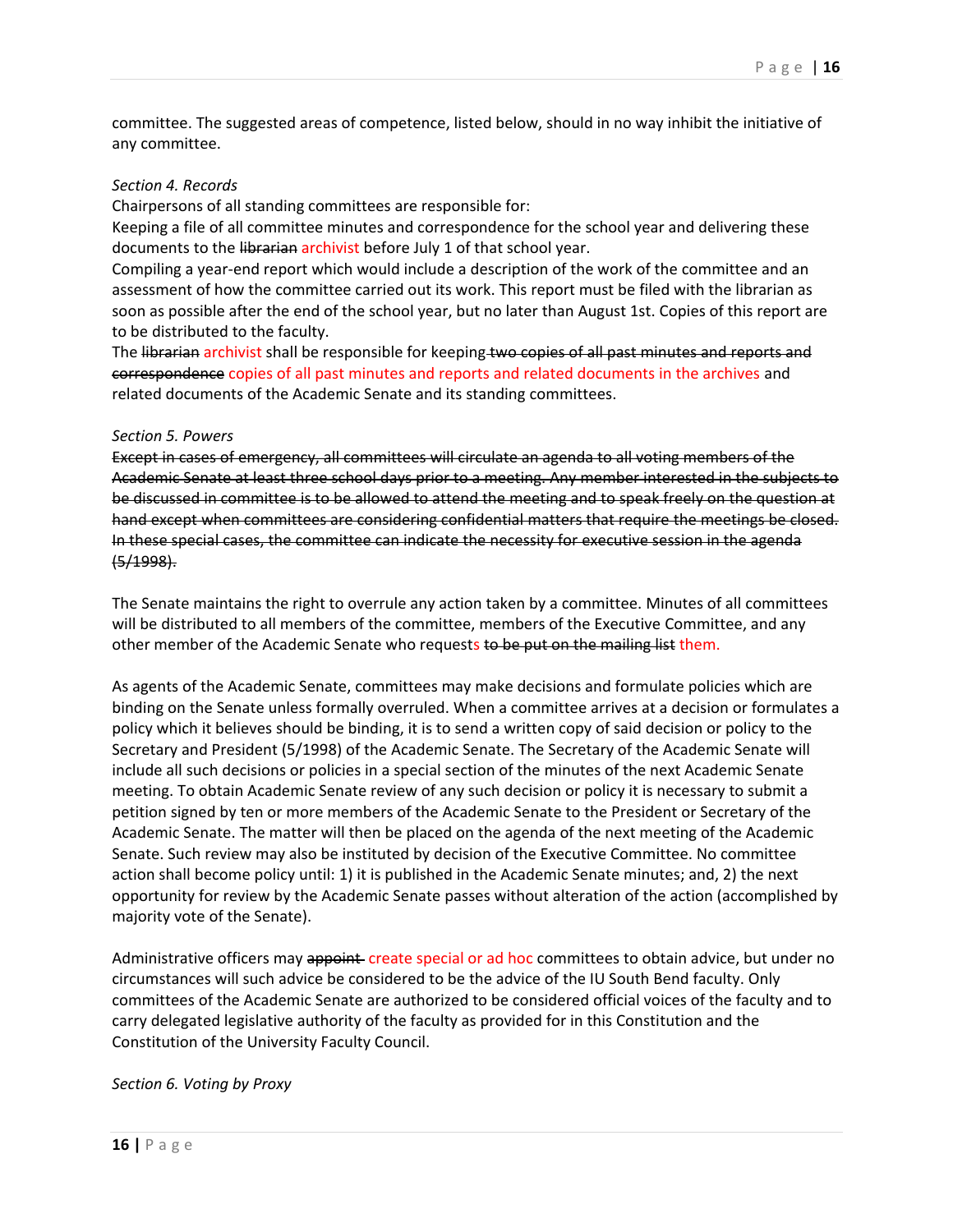The members of the various standing committees have the right to appoint an alternate if they are unable to attend a meeting of their committee. The committee members may vote by proxy if they have delegated their voting rights in writing to their alternate.

#### ARTICLE X. DISMISSAL

Dismissal shall mean the involuntary termination of a tenured faculty member's appointment prior to retirement or resignation, or the termination of the appointment of a non-tenured faculty member prior to the expiration of the term of appointment. Dismissal is thus to be distinguished from the nonreappointment of a probationary faculty member.

Dismissal shall occur only for reason of:

- incompetence,
- serious personal or professional misconduct, or
- extraordinary financial exigencies of the University.

For policy and procedures regarding (a) and (b), see Article XI: Faculty Misconduct Policy. For policy and procedures regarding (c), see Contingency Planning Policy and Procedures, in Part II (The Academic Appointee and the Student on the Indiana University South Bend Campus) of the *Academic Handbook* (3/ 2000).

#### ARTICLE XIII. AMENDMENTS

#### *Section 1.Proposal*

A motion to amend this Constitution shall be presented to the Executive Committee. Subject to the action of the Executive Committee, debate on the proposed amendment shall be the first order of new business at the next regular meeting of the Senate or at any special meeting of the Senate occurring at least one week after the presentation of the proposed amendment to the Senate by the Executive Committee.

#### *Section 2.Ratification*

The vote on a proposed amendment shall be by secret mail or electronic (5/2016) ballot of all voting members of the Academic Senate, within one week after a majority of the voting membership attending the meeting (3/1997) of the Senate has voted in regular or special meeting that discussion the proposed amendment be closed. The amendment shall be ratified when voted for by two-thirds of all valid votes which have been cast by mail or electronic (5/2016) ballot twenty seven to ten days from the time the ballots have been distributed by the Secretary of the Senate.

## ACADEMIC SENATE BY-LAWS

- 1. The spirit of the Academic Senate calls for its work to be carried out in open meetings and collaborative fashion, whenever possible and appropriate. Senate meetings and meetings of Senate committees are open. A meeting can be closed by a simple majority of members present (3/1999).
- 2. The Academic Senate, or the Executive Committee at its own discretion, may decide that any specific question shall be voted on by mail or electronic (5/2016) ballot of all members of the Senate (4/1986).